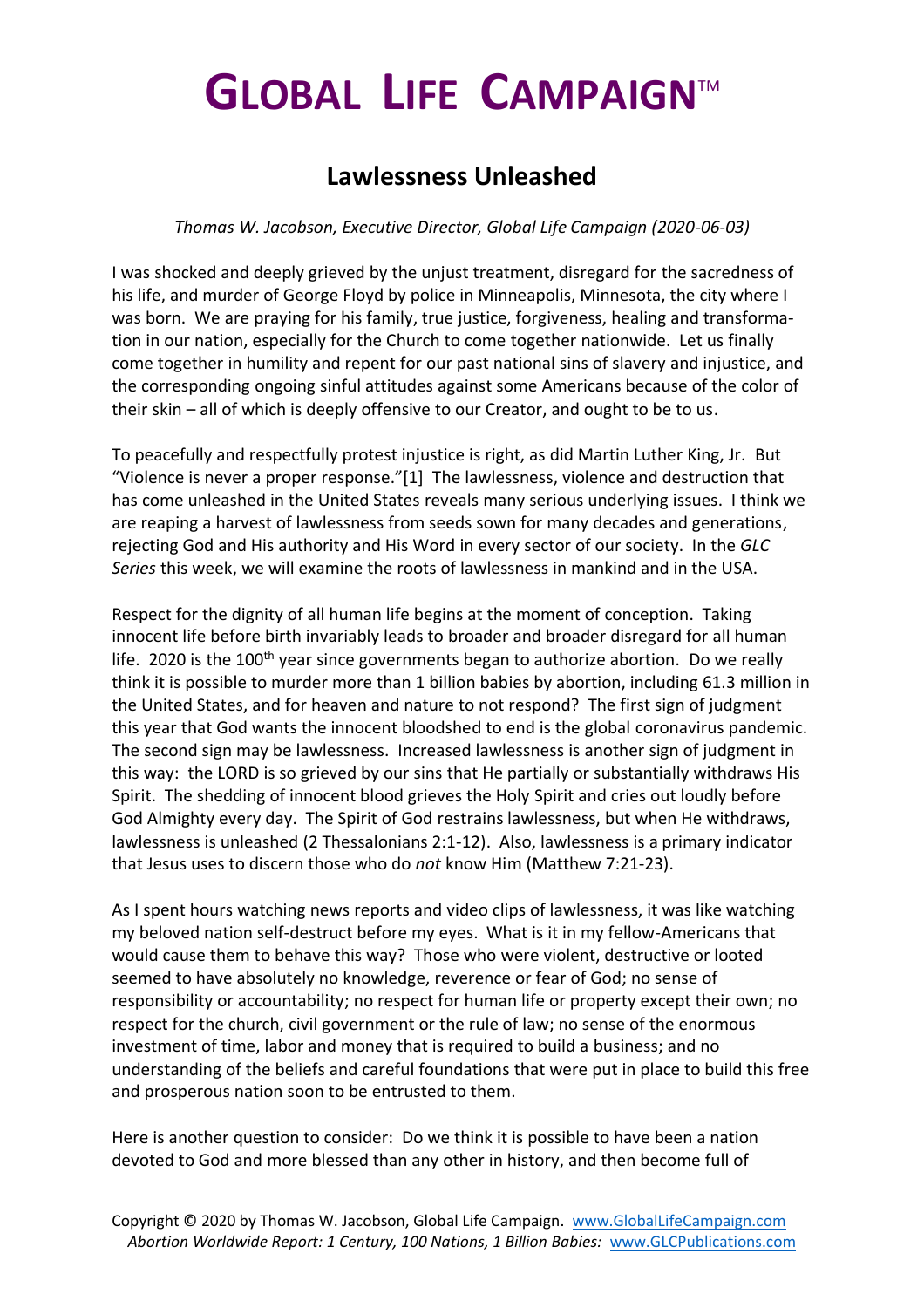idolatry, self-idolatry, immorality, innocent bloodshed, and rejecting Him, and not receive correction?

**Source of Lawlessness:** Where does lawlessness come from, and why do some people behave in lawless ways and others do not? Actually, every one of us is guilty of lawlessness because we were born in sin, which means that at our core, our natural response is to resist or rebel against authority, beginning with our parents, including by manipulating or demanding our own way (Psalm 51:5; Proverbs 29:15). "Sin is lawlessness" (1 John 3:4). Every lawless thought, word and deed begins in the human heart (Matthew 15:18-20).

**Signs of Lawlessness:** Regarding marriage, family, work and society, something I noticed in the Bible is that God often speaks to those under authority first because if the one under authority refuses to respect the one in authority, that relationship or institution or government cannot operate properly or fulfill its purpose. This begins with our relationship with God, and is why He went immediately to Adam when he and Eve sinned because He gave the command to Adam (Genesis 3:9-11). We are lawless beings apart from God, but as you know or will see below, when we bring ourselves under His authority, then everything comes into order and we are able to live in right relationship with God and each other. Failing to do so results in rebellion, lawlessness and chaos. Here are some signs of lawlessness that I see:

- God designed the love, faithfulness, unity and communion in marriage and family to be a reflection of the Trinity, and the place where respect for authority is first taught. But when husbands and fathers neglect or abuse their leadership, or wives refuse to respect their husbands, or children rebel or brake relationship with them, then lawlessness increases (Ephesians 5:22-6:4).
- God designed the Church to be holy and to bring His Presence, Truth, and Kingdom on earth as it is in heaven. But when clergy and entire church denominations reject who He has revealed Himself to be, and reject the authority of the Scriptures or refuse to teach Truth, then lawlessness increases. This includes in matters of marriage and divorce, immorality, adultery, sexually deviant behaviors, abortion, the priesthood and leadership of the church.
- When those gifted by God with acting and communication skills use entertainment and media to promote sin and corrupt the culture, then lawlessness increases.
- When educators, called to shape the minds of children and youth with the greatest care and nobility, have deliberately removed the reverence for and knowledge of God, unchanging truths and principles, the truth about creation and our history, and have taught contempt for authority and our Founding Fathers, they have prepared a generation to be lawless.
- God designed civil government to represent Him in doing righteousness and justice, and protecting innocent human life. But when legislators, government officials, and judges have enacted, enforced, or upheld their own laws and policies that directly contradict the Law of God, they have encouraged, promoted and protected lawlessness. This includes authorizing no-fault divorce, teenage immorality, and abortion (by which innocent blood is on their hands too), and prohibiting prayer, the Bible and 10 Commandments (which prohibit these evils, murder, lawlessness, violence, and theft or destruction of property).